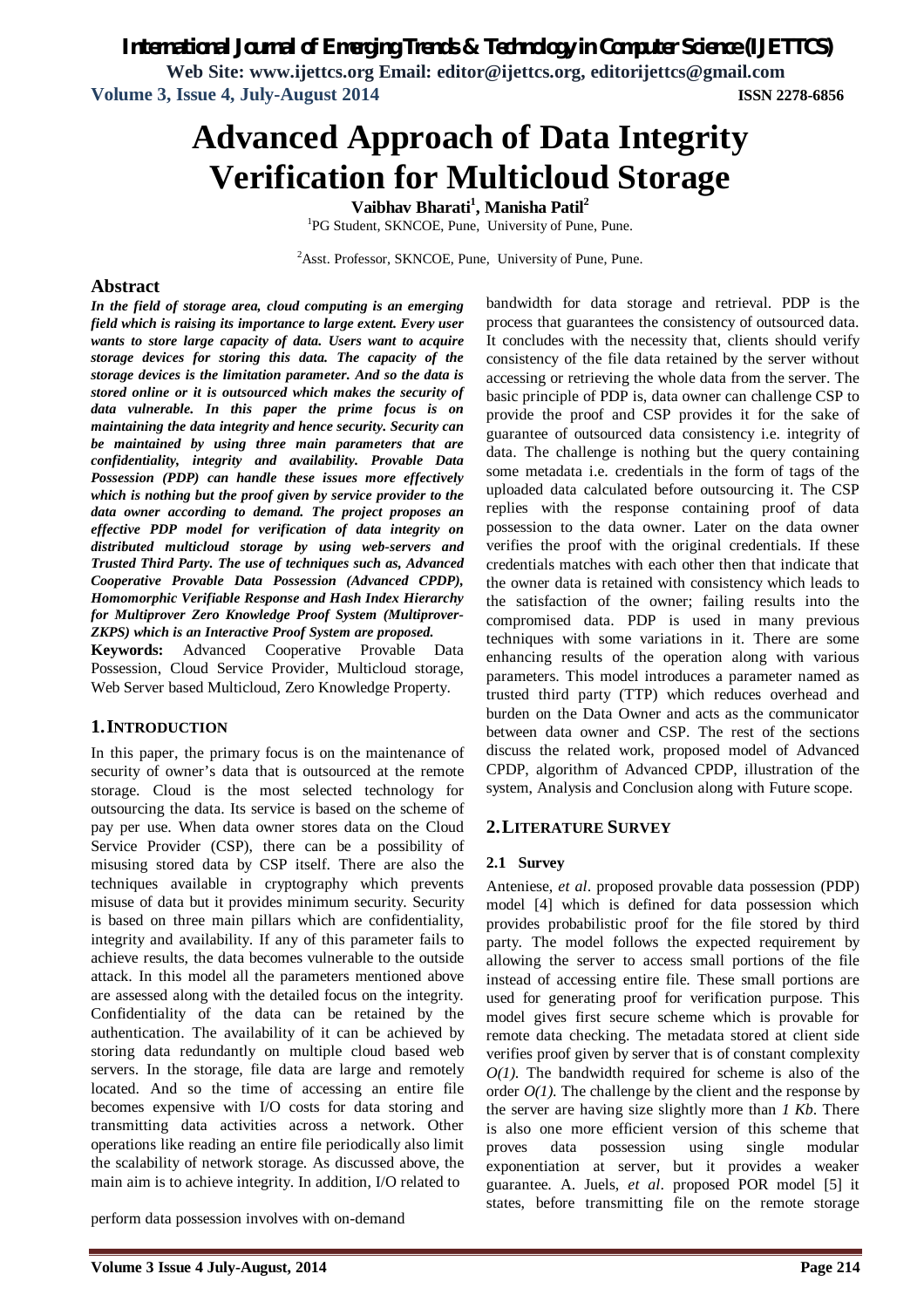provider client encrypts it for archiving. This model makes challenge response protocols able to make bandwidth efficient; which gives probabilistic guarantee of the availability of file at remote storage provider. PORs use mainly the principle of spot-checking for adversarial detection through challenge-response protocol. Challenge by client contains the sampled file block's subset, whereas the response contains results of these block's computations which is returned to client by CSP. The returned response is checked using encrypted information embedded in the file. But, spot-checking is suitable only for large rate of adversarial corruption; the error correcting code (ECC) is used for making POR protocol resilient the small rate of adversarial corruption. Shacham and Waters [6] proposed Compact POR model which advances over the POR. This model works with two variations depending on supporting model. First, random oracle model which supports shortest query-response of any POR with the facility of public verifiability securely. Second, standard model which supports the shortest response of any POR but it needs longer query with private verifiability. It uses efficient homomorphism for authentication purpose. There are two variations secure POR scheme; first, gives by using pseudo random functions based on standard model and second, gives by using BLS signatures on random oracle model with public verifiability. This model supports the previous variations of POR like Juels - Kaliski model and provides the security against random adversaries. Techniques discussed above are useful for handling static storage only. Anteniese, *et al*. proposed Scalable PDP [7] supports dynamicity i.e. the operations performed on sampled file as block of data. This model entirely based on symmetric key cryptography and avoids any bulk encryption. This model gives assurance probabilistically as data stored on server in un-tampered form with same probability as of data being stored at the time of setup. This scheme provides security based on random oracle model. practicality of outsourcing data due to scalable PDP model, as it supports modification operations dynamically on stored data. Dynamicity helps for real time applications which need more interaction than just data warehousing. This scheme has some drawbacks like bandwidth-storage trade-off, limited number of verifications, computation overhead which limits the use. But, by compromising some parameters or allowing one of the trade-off performances of other parameters can be achieved. C. Erway, *et al.* enhances PDP model to give dynamic service on outsourced data updating online as a DPDP model [8]. It uses dictionaries which are authenticated and based on rank information. This scheme gives different variations of the model on the basis of service maintaining same data with better quality having varied performance complexity as from *O*(1) to *O*(log *n*) for the file sampled into *n* blocks. The misbehavior of server for data is detected through this model and also slowdown is reduced with certain amount. It also supports version controlling of outsourced file systems. The rank based information is built by using skip list which yields into complexity of PDP up to log n without changing detection probability proposed as DPDP

I. Also, by compromising complexity of computation it improves the probability of misbehavior detection which is proposed as DPDP II. Feifei Liu, *et al*. enhances DPDP model [8] discussed previously as Improved DPDP model [9]. It samples file data into blocks, generate tags for each block and computes hash values for each tag. Tags verify integrity of outsourced file, and hash values verify integrity of tags. There is markable improvement in complexity from log n to constant. It also provides operations like insert, edit and delete on unit blocks of an uploaded data.

### **2.2 Motivation**

Cloud computing is the mechanism which provides service to the user which provides storage for outsourced data. There are CSP's to monitor service to the data owner. There are various techniques to store the data. One of the technique states that it can be stored on a single storage server. But there are situations like crashing of it which leads to loss of data. There may be possibility of corruption of data by indirectly or by mean. Also misuse can be done by the CSP itself; it can be prevented by outsourcing data on web server based multiple clouds. There is less or even not possible probability of compromization of different CSP's together to breach data. Also one additional actor mentioned in this model TTP who works as monitor of the cloud and performs the job as trustable communicator in system.

### **3 PROPOSED MATHEMATICS**

# **3.1 Model**

The system proposes scheme for outsourcing data by making use of multicloud storage. Data is stored on multiple clouds; this technique can be used for storing data redundantly so that lost or corrupted data can be prevented and retrieved from alternate server. Here web servers are used in the form of distributed file systems. CSP will provide space to the data owner after the request data is stored on allocated space by CSP, but the solo CSP cannot be a trustable one for the consistency of original data. As CSP is not fully trustable by data owner, the new actor trustable third party (TTP) is introduced in the model which facilitates mechanism to give guarantee of security for uploaded data. In this system, two algorithms are used; first is Multiprover ZKPS which gives completeness, knowledge soundness and zero-knowledge properties and second is CPDP which gives scalability for dynamic storage of data on multiple web-servers cooperatively based on HIH [3] and HVR [3] with features like high security, transparent verification, and high performance.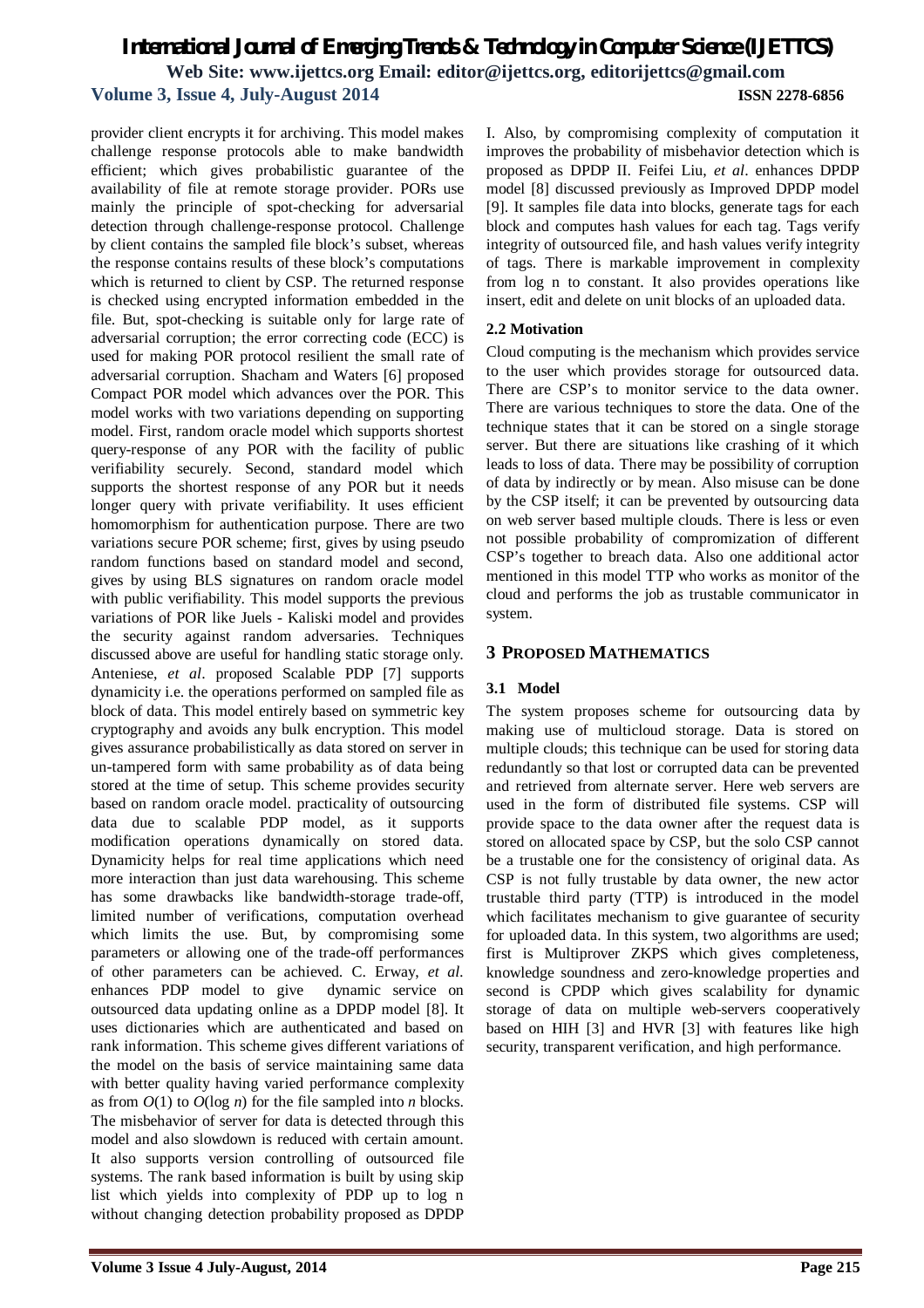# *International Journal of Emerging Trends & Technology in Computer Science (IJETTCS)*

**Web Site: www.ijettcs.org Email: editor@ijettcs.org, editorijettcs@gmail.com Volume 3, Issue 4, July-August 2014 ISSN 2278-6856**



**Figure 1** Architecture of Advanced CPDP Model [1] Figure 1 shows architecture of Advanced CPDP model. Data Owner, CSP and TTP are three main actors of this model. Original data is partitioned into byte order form. Data Owner calculates credentials on partitioned data in the form of tags and stored them on TTP before outsourcing the data on central CSP. The HIH technique is used for maintaining integrity of tags. The whole data is then outsourced redundantly on multiple web server clouds by central CSP. Each cloud storage and security is maintained separately by separate CSP in the form of confidentiality, availability and integrity which is monitored by the TTP. TTP has whole access of clouds

| Table 1: Symbol Table |  |
|-----------------------|--|
|-----------------------|--|

| <b>Symbol</b> | <b>Representation</b>                                    |
|---------------|----------------------------------------------------------|
| csp           | Cloud Service Provider                                   |
| $\mathcal{C}$ | Number of clouds to store a file                         |
| $\epsilon$    | Set of csp's                                             |
| n             | Number of blocks in file.                                |
| F             | File with n blocks; $i \in [1,n]$                        |
| mi            | i <sup>th</sup> block in file                            |
| T             | Set of tags                                              |
| н             | Set of hash values                                       |
| V             | Set of number of times i <sup>th</sup> block is modified |
| А             | Set of alerts by TTP                                     |

data for keeping overlook on stored data; which prevents any modifications in the contents for security purpose. In this model the burden on data owner is reduced in large extent. Almost all activities required for verification purpose are done at TTP. When there is any modification in the outsourced data on clouds at any instant, TTP CHALLENGEs in the form of query. As TTP has full access of data, the RESPONSE is calculated which contains credentials as tags. According to this model data available on multiple clouds, each cloud generates different RESPONSE. So, all are in different forms. From these single homomorphic response is generated combining all responses by the technique of HVR. Initially stored credentials and calculated RESPONSE are compared. If both entity matches with each other then

outsourced data is consistent, else there is a compromise in integrity of data. If integrity is lost alerts are generated to notify to data owner in the form of automated mail.

#### **3.2 Set Theory**

#### **Data Sets**

 *Input: C= {cspi} i Є [1, c] F= { mi } i Є [1,n]*

#### **Intermediate Results**

 $T = \{ T_i \}$  *i*  $E [I, n]$  $H = \{ h_i \}$  *i*  $\in$  [1,n]  $v = \{ v_i \}$  *i*  $\{ C | I, n \}$ 

- **Output**
- Alerts A ;If conflict in original and retrieved credentials
- Success Message

#### **3.3 Planning of Advanced CPDP Model**



#### **Figure 2** Execution of the Model

Figure 2 shows the overall idea of execution of Advanced CPDP model. Initially authorized user (or Data Owner) is allowed to use UPLOAD and DOWNLOAD facility. Authorized user has login details provided initially. When Data Owner wants to download the data directed towards download site containing contents only uploaded by own. The contents of other users are hidden. Downloading is single step process. In uploading data, the whole data is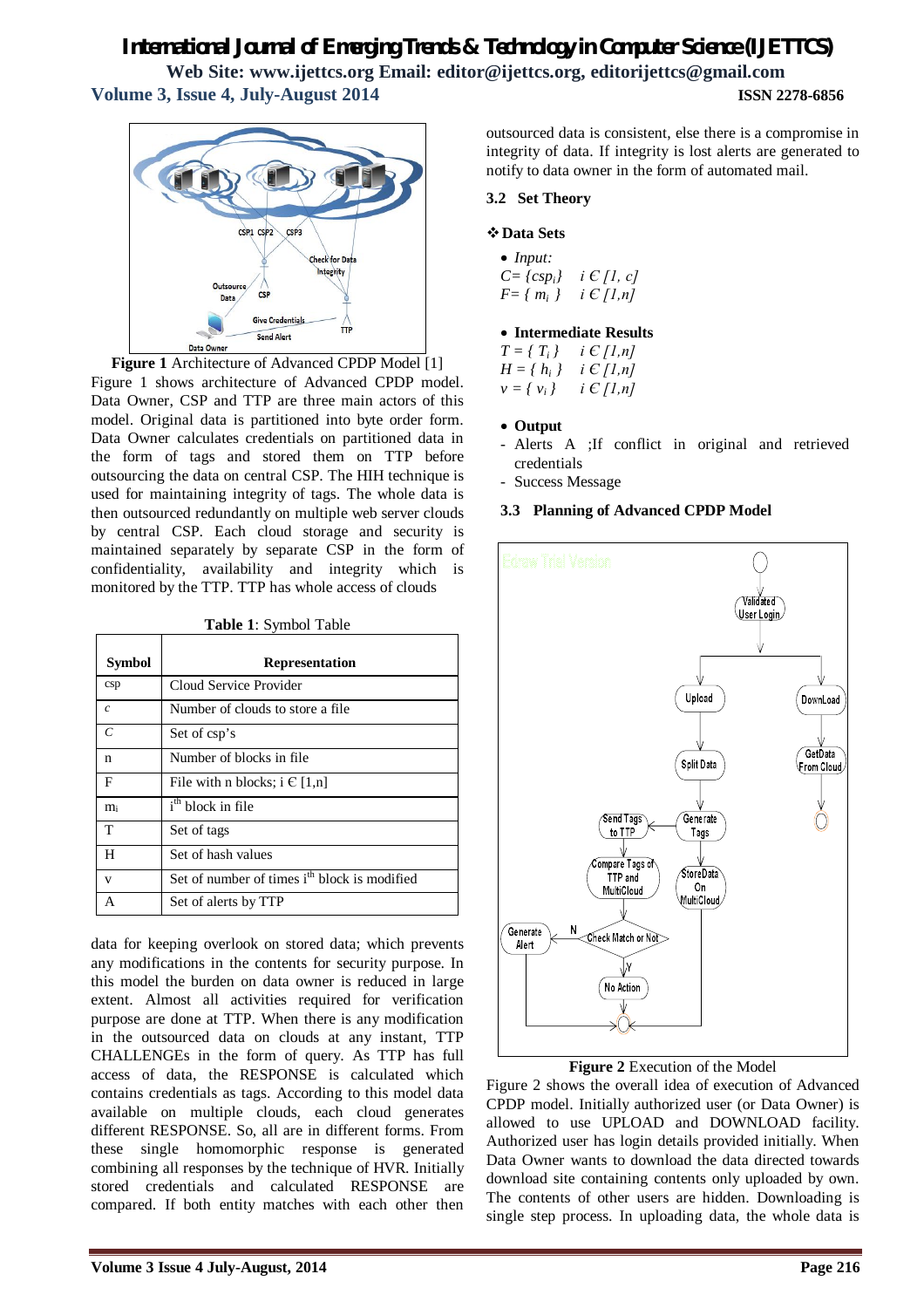partitioned into multiple partitions such a way that it can be stored redundantly. Redundancy is useful in the situations like crashing of one of the server; by which whole data can be retrieved by merging data from other servers. The user has to use service of central CSP to partition it into the blocks of byte orders. This byte ordered blocks are used for calculation of Tag values T. Tag values maintain the integrity of data whereas integrity of tag values is maintained by Hash values H. All such credentials i.e. sets of T and H are sent to trusted third party (TTP) before actually sending data to servers; which is intermediate trusted by both data owner and CSP. Whole data stored on different clouds of set C is under the vigilance of the TTP. It overlooks data throughout process for detecting any damage to it and maintaining the consistency of original data. When there are changes in data by some malicious activity are detected by TTP. Detection process consists of comparison between credentials stored on TTP and credentials calculated from response of CSP's. CSP's response is in heterogeneous forms as these are collected from multiple servers which are combined by HVR technique as shown in Step6 of Advanced CPDP Algorithm [1]. Whole verification process is as shown in the Step7 Advanced CPDP Algorithm [1]. If there is mismatch between two credentials that means integrity of data is compromised else data is consistent. Consistency lost results in notification to data owner with alerts.

# **3.4 Platform**

The proposed model is being implementing on Windows 7 (Ultimate) OS. The platform for model implementation is .NET.

# **4 ILLUSTRATION**

The Data Owner who wants to upload file on remote server has to submit it to service provider then credentials of file are calculated by system in the form of hash and tags as DIGEST. Uploaded file is partitioned into 3 blocks in this system at the central CSP. The partition number can be increased as with number of CSP's. The blocks are distributed on the three clouds. These are stored as block and it's DIGEST in database of cloud servers. In this system whole file is not stored at one location so that it cannot be targeted by attacker. In some previous systems it is seen that data can be compromised by CSP itself. But in this system as there are multiple CSP's chances of compromisation are negligible or can say impossible, because the storage is on block basis. There is no full access to whole file to an individual CSP. It has only one part of whole file and also it is in encrypted form. At the time of retrieval whole file is retrieved by combining all the three blocks together. Data from all clouds is fetched to provide whole file. When any block of file gets modified by any malicious activity, new actor TTP catches it. TTP visualize contents of file every time. When there are changes, comparison is done on original credentials and current credentials of file stored on it. If there is mismatch alerts are generated and sent to related user with detailed information containing filename and block number. The central backup server provides the facility of storing the copy of the original file in the encrypted form. And if a user wants to access this data then there is also a facility for recovering the changes done by malicious activity. All of the above steps are performed on the file having size 3.1 Mb. The file is uploaded in 260 mSec. The file is downloaded in 273 mSec. The signature for the credentials calculation is generated in 22 mSec. Also the size of the encrypted data is noted which seems to be incredibly negligible as compared to the actual file size. As the whole file is divided into three blocks each block has the size of 36 Kb and its digest of size is 12 Kb. Combining all the details the storage size becomes 144 Kb for the file of 3.1 Mb. By considering these calculations it can be concluded that the system has too much efficiency for the time and space complexity. The above tabular information represents the actual time required for (a) Uploading time, (b) Downloading time and (c) Signature Generation time along with the File Id, Username by whom file is uploaded, File name and File Size. Fig. 3 represents all the details for the previous CPDP Model [3] and Fig. 4 shows the current system Advanced CPDP Model [1]. Here the results of base system are generated by some observations and the formulae used in the base paper. From the above tables in Fig. 4 it is observed that, there is no relation between the size of the file and the required time for the specific action (a), (b) or (c), as it is dependent on the parameters such as network latency, availability of space and the speed of the local processor. Hence, the system performance is dependent on the unavoidable parameters.

# **5 PERFORMANCE ANALYSIS**

| Id              | <b>UserName</b> | FileName                    | SigGenTime mS                                 | FileSize 10*Mb |  |
|-----------------|-----------------|-----------------------------|-----------------------------------------------|----------------|--|
| 13              | aksh            | 2 States.mp3                | 45.2                                          | 7072178        |  |
| 14              | aksh            | POST OFFICE.MP3             | 46.3                                          | 10768384       |  |
| 15              | aksh            | ME CLED april2013.pdf 49.02 |                                               | 10870535       |  |
|                 |                 | a)                          |                                               |                |  |
| Id              | <b>UserName</b> | FileName                    | UploadingTime mS FileSize 10 <sup>-6</sup> Mb |                |  |
| 13              | aksh            | 2 States.mp3                | 453                                           | 7072178        |  |
| 14              | aksh            | POST OFFICE.MP3             | 437                                           | 10768384       |  |
| 15              | aksh            | ME CLED april2013.pdf       | 793                                           | 10870535       |  |
|                 |                 | b)                          |                                               |                |  |
| Id              | <b>UserName</b> | FileName                    | DownloadingTime mS                            | FileSize 10°Mb |  |
| 13              | aksh            | 2 States.mp3                | 216                                           | 7072178        |  |
| 14 <sup>°</sup> | aksh            | POST OFFICE.MP3             | 851                                           | 10768384       |  |
| 15              | aksh            | ME CLED april2013.pdf 290   |                                               | 10870535       |  |
|                 |                 | $\mathbf{c}$                |                                               |                |  |

**Figure 3** Database Values for the Size and Time of existing system.

Figure 5 contains the (a) Uploading file, (b) Downloading file and (c) Signature Generation graphs which are plotted file size against required time. Graphs in the Fig. 5 are plotted by considering the values of the tables in the Fig. 3 and Fig. 4. Blue colored line shows the current model [1] and red one shows the previous model [3]. Graphs may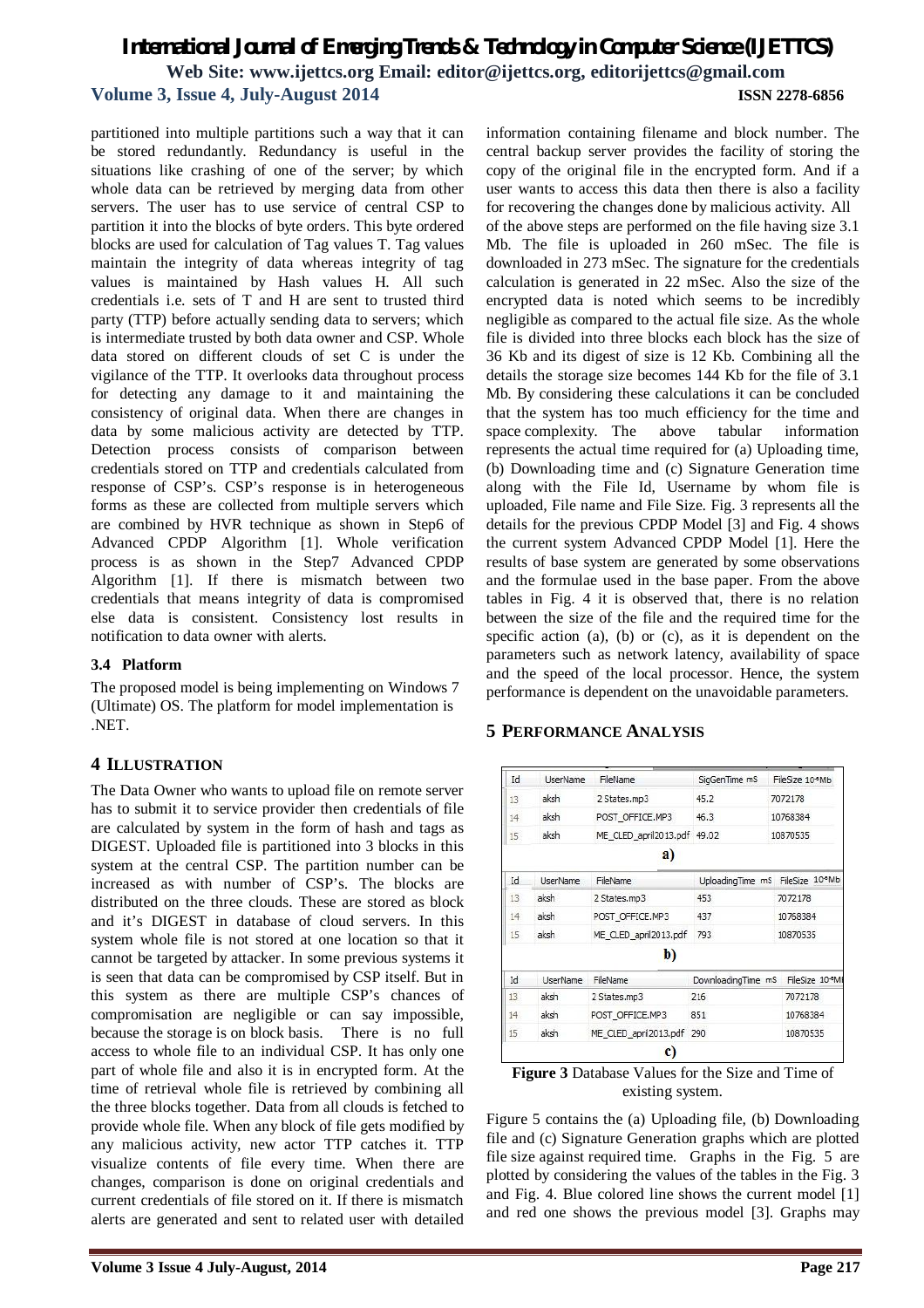show diverse behavior for the same file size, because it does not dependent on the deterministic parameters. From the above conclusion of the behavior of graphs the completeness of the system can be stated. As the behavior of systems is dependent on the non-deterministic parameters the system may fall into the NP. Even though failing to predict the actual required time, there is always the guarantee of the solution of operation. Hence, it can be understood that the system falls into the NP completeness.

| Id | UserName        | FileName                 | SigGenTime mS      |                                    | FileSize 10 <sup>-6</sup> Mb         |  |
|----|-----------------|--------------------------|--------------------|------------------------------------|--------------------------------------|--|
| 13 | aksh            | 2 States.mp3             | 45                 |                                    | 7072178                              |  |
| 14 | aksh            | POST OFFICE.MP3          | 46                 | 10768384                           |                                      |  |
| 15 | aksh            | ME CLED april2013.pdf 49 |                    | 10870535                           |                                      |  |
|    |                 | a)                       |                    |                                    |                                      |  |
| Id | <b>UserName</b> | FileName                 |                    | UploadingTime mS<br>FileSize 10*Mb |                                      |  |
| 13 | aksh            | 2 States.mp3             | 378                |                                    | 7072178                              |  |
| 14 | aksh            | POST OFFICE.MP3          | 187                |                                    | 10768384                             |  |
| 15 | aksh            | ME CLED april2013.pdf    | 293                |                                    | 10870535                             |  |
|    |                 | b)                       |                    |                                    |                                      |  |
| Id | <b>UserName</b> | FileName                 | DownloadingTime mS |                                    | FileSize <sub>10<sup>e</sup>Mb</sub> |  |
| 13 | aksh            | 2 States.mp3             | 116                |                                    | 7072178                              |  |
| 14 | aksh            | POST OFFICE.MP3          | 626                |                                    | 10768384                             |  |
| 15 | aksh            | ME CLED april2013.pdf    | 240                |                                    | 10870535                             |  |
|    |                 | C)                       |                    |                                    |                                      |  |

**Figure 4** Database Values for the Size and Time of Advanced CPDP Model.





**Figure 5** Graphs of File Size of operation against Time.

# **6 CONCLUSION**

This paper proposes the model which is one of the effective PDP model for data integrity verification stored on distributed multicloud storage with using web-servers. This system works with the multiple private clouds by using principle of homomorphism with technique of homomorphic verifiable response and monitored by hash index hierarchy. This system proposes an Advanced CPDP model to give assurance to the data-owner by challengeresponse protocol induced on the added new actor trusted third party; who provides the most effectiveness in the provability, confidentiality and the availability. This system can be a real time solution for the previous CPDP model [3]. It also reduces the burden on the data owner of the pre-processing. Hence, this system can be raised as some enhancement in the related systems till yet. This Advanced CPDP model can be enhanced to work on the hybrid clouds formed by combinations of private and public clouds.

# **References**

- **[1.]** Vaibhav Bharati, M. R. Patil, "Advanced Cooperative Provable Data Possession Based Data Integrity Verification For Multi-Cloud Storage", International Journal of Computer Applications, Vol 81-No.13, Nov. 2013.
- **[2.]** Vaibhav Bharati, Manisha R. Patil, "Data Integrity Verification For Multi-Cloud Storage Based on Advanced Cooperative Provable Data Possession", Proceedings of Elsevier's 3<sup>rd</sup> International Conference on Recent Trends in Engineering & Technology (ICRTET'2014).
- **[3.]** Yan Zhu, Hongxin Hu, Gail-Joon Ahn, Mengyang Yu, "Cooperative Provable Data Possession for Integrity Verification in Multicloud Storage", IEEE TRANSACTIONS ON PARALLEL AND DISTRIBUTED SYSTEMS, VOL. 23, NO. 12, DECEMBER 2012.
- **[4.]** G. Ateniese, R.C. Burns, R. Curtmola, J. Herring, L. Kissner, Z.N.J. Peterson, and D.X. Song, "Provable Data Possession at Untrusted Stores," Proc. 14th ACM Conf. Computer and Comm. Security (CCS'07), pp. 598-609, 2007.